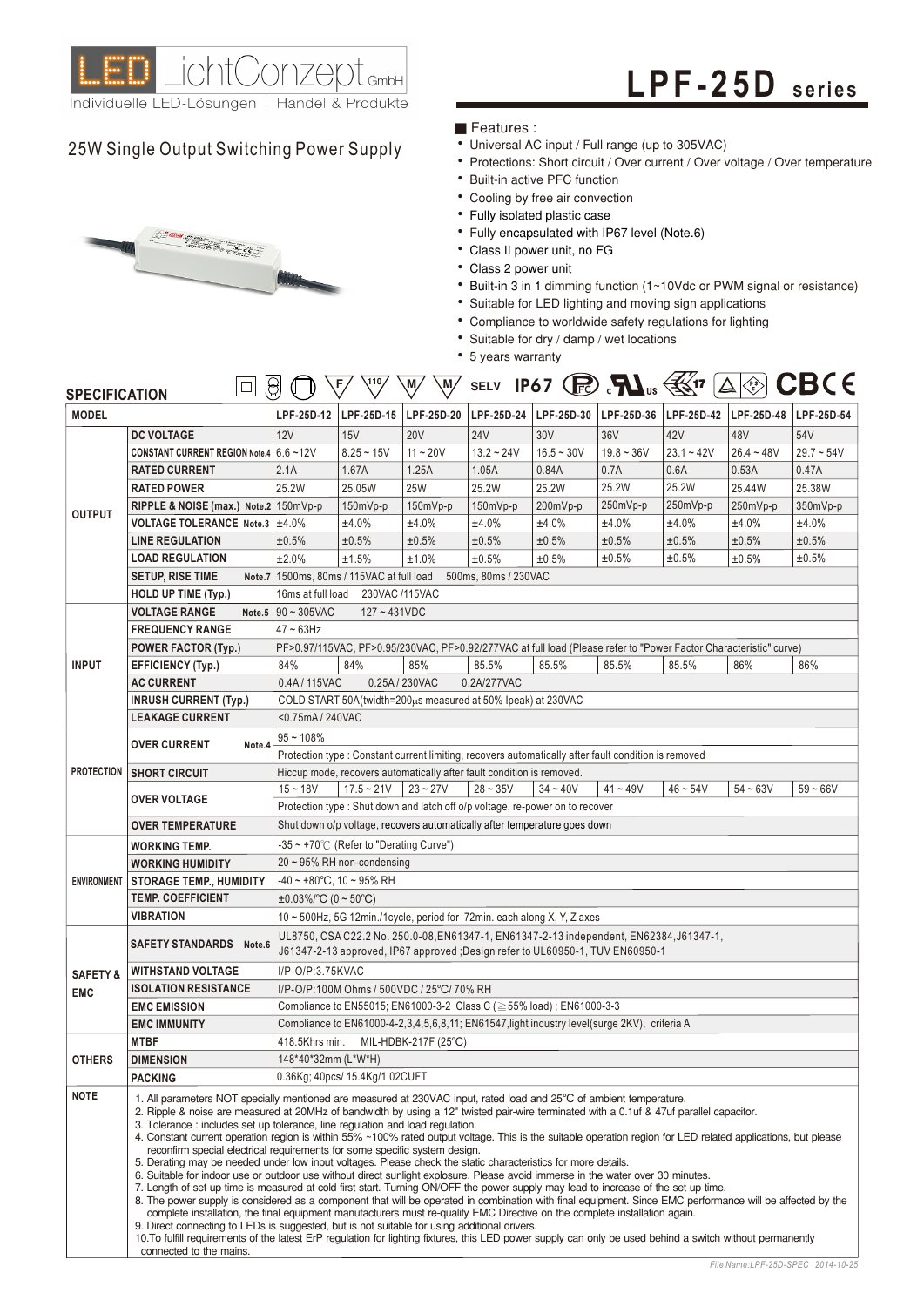25W Single Output Switching Power Supply **L PF - 2 5 D seri es**



*File Name:LPF-25D-SPEC 2014-10-25*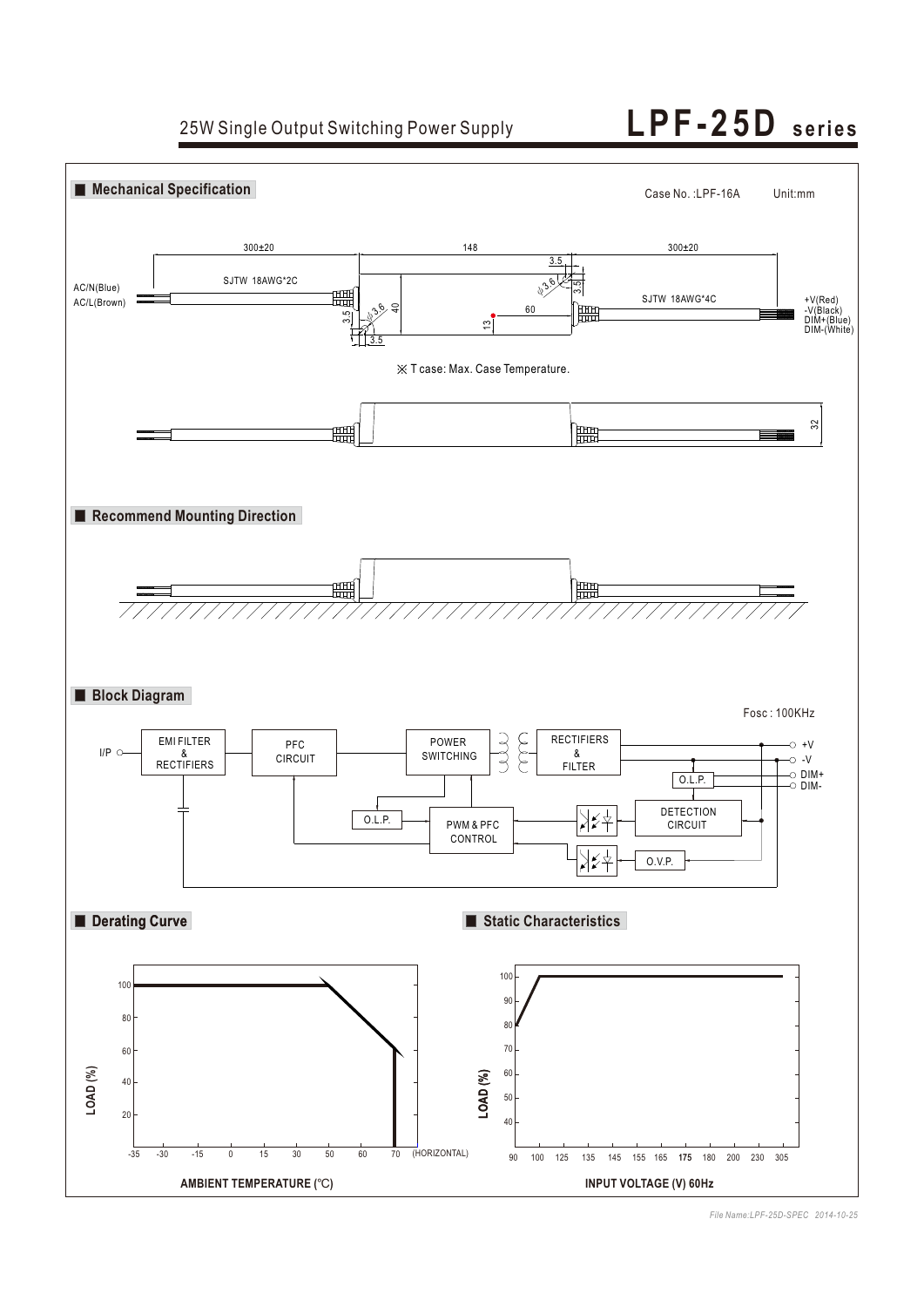## 25W Single Output Switching Power Supply **L PF - 2 5 D seri es**



### **EFFICIENCY vs LOAD (48V Model)**

LPF-25D series possess superior working efficiency that up to 86% can be reached in field applications.



### **DRIVING METHODS OF LED MODULE**

This LED power supply is suggested to work in constant current mode area (CC) to drive the LEDs.



In the constant current region, the highest voltage at the output of the driver depends on the configuration of the end systems.

Should there be any compatibility issues, please contact MEAN WELL.